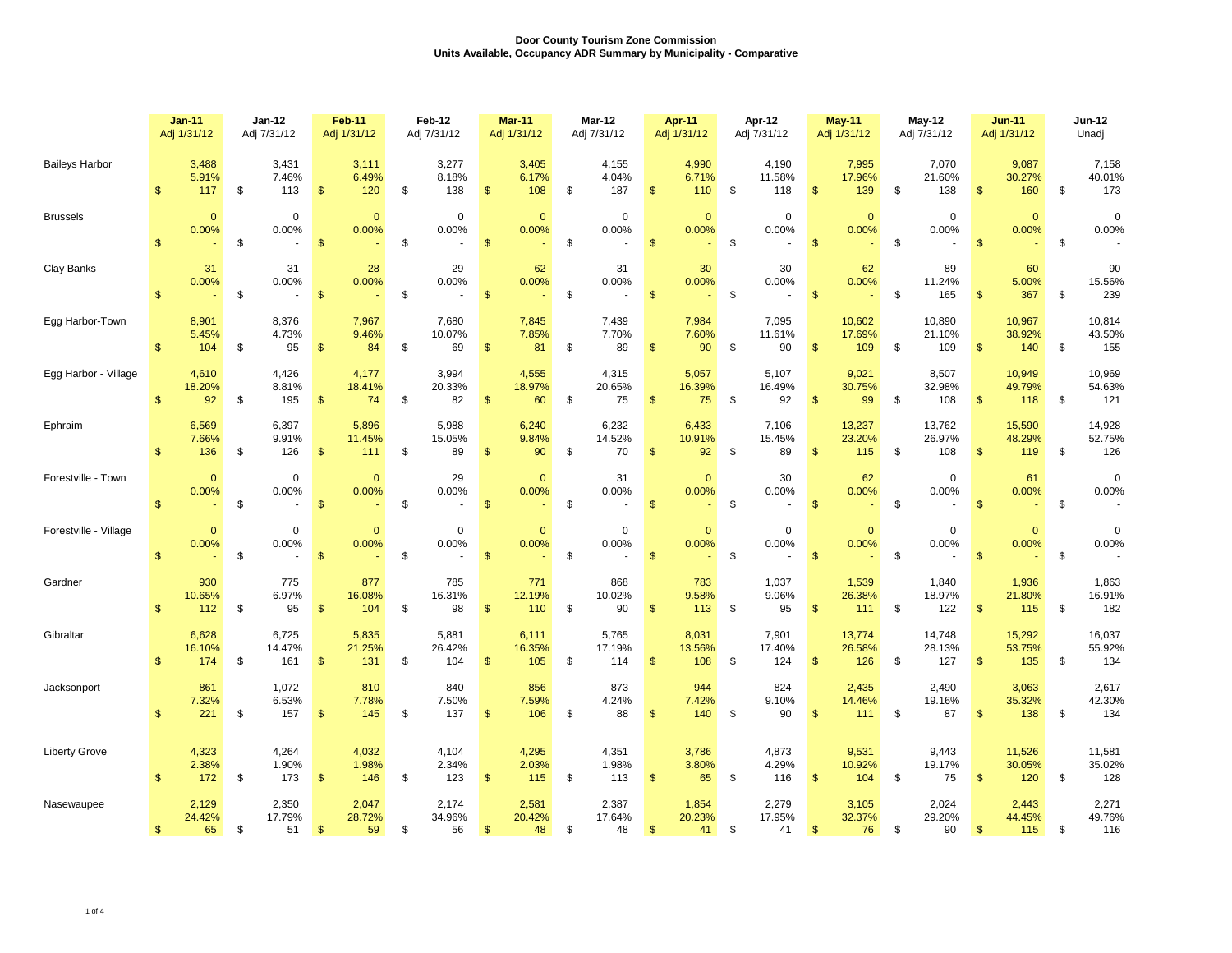|                                     | $Jan-11$<br>Adj 1/31/12 |                                 | Jan-12<br>Adj 7/31/12 |                                  | <b>Feb-11</b><br>Adj 1/31/12 |                                  | Feb-12<br>Adj 7/31/12 |                                  | <b>Mar-11</b><br>Adj 1/31/12 |                                  | Mar-12<br>Adj 7/31/12 |                                  | Apr-11<br>Adj 1/31/12 |                                  | Apr-12<br>Adj 7/31/12 |                                  | <b>May-11</b><br>Adj 1/31/12 |                                    | $May-12$<br>Adj 7/31/12 |                                    | $Jun-11$<br>Adj 1/31/12 |                                    | <b>Jun-12</b><br>Unadi |                                    |
|-------------------------------------|-------------------------|---------------------------------|-----------------------|----------------------------------|------------------------------|----------------------------------|-----------------------|----------------------------------|------------------------------|----------------------------------|-----------------------|----------------------------------|-----------------------|----------------------------------|-----------------------|----------------------------------|------------------------------|------------------------------------|-------------------------|------------------------------------|-------------------------|------------------------------------|------------------------|------------------------------------|
| Sevastopol                          | $\mathfrak{s}$          | 5,526<br>14.17%<br>122          | \$                    | 5,265<br>13.71%<br>123           | $\mathfrak{s}$               | 4,769<br>17.93%<br>97            | \$                    | 4,902<br>18.46%<br>97            | $\mathbf{s}$                 | 5,552<br>14.82%<br>116           | \$                    | 5,188<br>22.61%<br>87            |                       | 5,032<br>20.79%<br>90            | -\$                   | 5,384<br>24.41%<br>104           | $\mathbb{S}$                 | 6,384<br>31.53%<br>111             | \$                      | 6,387<br>32.39%<br>113             | $\mathbf{\$}$           | 6,910<br>48.39%<br>144             | -S                     | 5,777<br>58.02%<br>153             |
| Sister Bay                          |                         | 10,139<br>12.98%<br>89          | \$                    | 10,190<br>7.96%<br>140           | $\mathsf{\$}$                | 9,482<br>15.58%<br>80            | \$                    | 9,853<br>16.44%<br>78            | $\mathbb{S}$                 | 10,509<br>8.55%<br>88            | \$                    | 10,313<br>11.03%<br>83           | $\mathbf{s}$          | 9,987<br>15.70%<br>62            | - \$                  | 9,841<br>13.89%<br>91            | $\mathsf{\$}$                | 13,875<br>23.08%<br>100            | \$                      | 14,280<br>24.34%<br>105            | $\mathbf{\$}$           | 14,087<br>46.70%<br>123            | \$                     | 13,627<br>52.31%<br>125            |
| Sturgeon Bay - City                 | $\mathbf{\hat{f}}$      | 18,459<br>20.69%<br>71          | \$                    | 18,990<br>22.90%<br>68           | $\mathfrak{s}$               | 16,726<br>30.34%<br>63           | \$                    | 18,052<br>29.91%<br>68           | $\mathfrak{s}$               | 17,380<br>36.74%<br>53           | \$                    | 19,464<br>28.25%<br>66           |                       | 17,717<br>25.70%<br>69           | -\$                   | 18,822<br>24.49%<br>76           | $\mathfrak{s}$               | 20,146<br>34.86%<br>77             | \$                      | 19,241<br>34.35%<br>84             | £.                      | 21,083<br>48.95%<br>95             | \$.                    | 19,254<br>56.18%<br>98             |
| Sturgeon Bay - Town                 | \$                      | 308<br>6.82%<br>114             | \$                    | 246<br>2.44%<br>316              | $\mathsf{\$}$                | 201<br>10.45%<br>114             | \$                    | 263<br>3.04%<br>231              | $\mathbf{s}$                 | 248<br>4.84%<br>101              | \$                    | 186<br>4.30%<br>269              | $\mathfrak{s}$        | 271<br>4.43%<br>87               | \$                    | 206<br>1.94%<br>205              | $\mathbb{S}$                 | 326<br>8.90%<br>147                | \$                      | 287<br>9.41%<br>152                | $\mathbf{s}$            | 685<br>38.98%<br>140               | \$                     | 523<br>47.04%<br>136               |
| Union                               |                         | $\mathbf{0}$<br>0.00%           | \$                    | $\Omega$<br>0.00%                | $\mathbb{S}$                 | $\mathbf{0}$<br>0.00%            | \$                    | $\Omega$<br>0.00%                | $\mathbb{S}$                 | $\mathbf{0}$<br>0.00%            | \$                    | $\mathbf 0$<br>0.00%             | <sup>\$</sup>         | $\mathbf{0}$<br>0.00%            | \$                    | $\mathbf 0$<br>0.00%             | $\mathbb{S}$                 | 62<br>0.00%                        | \$                      | 31<br>0.00%                        | $\mathfrak{s}$          | 91<br>20.88%<br>113                | \$                     | 30<br>100.00%<br>58                |
| Washington Island                   |                         | 955<br>5.76%<br>67              | \$                    | 1.079<br>8.34%<br>69             | $\mathfrak{s}$               | 1,132<br>3.53%<br>63             | \$                    | 1.146<br>5.76%<br>77             | $\mathfrak{s}$               | 1,161<br>6.89%<br>89             | S.                    | 862<br>19.95%<br>53              |                       | 1,307<br>6.50%<br>63             | -\$                   | 1,305<br>16.02%<br>72            | $\mathfrak{s}$               | 3,657<br>10.23%<br>66              | \$                      | 2,795<br>16.35%<br>66              |                         | 5,928<br>27.65%<br>100             | \$                     | 5,520<br>35.02%<br>91              |
| Available<br>Filled<br>%<br>Average | \$                      | 73,857<br>9,880<br>13.38%<br>98 | \$                    | 74,082<br>9,250<br>12.49%<br>101 | $\mathfrak{s}$               | 67,090<br>11,980<br>17.86%<br>82 | \$                    | 69,199<br>13,383<br>19.34%<br>79 | $\mathbf{s}$                 | 71,571<br>12,275<br>17.15%<br>70 | \$                    | 72,885<br>12,148<br>16.67%<br>77 | $\mathbf{\$}$         | 74,206<br>11,491<br>15.49%<br>77 | $^{\circ}$            | 76,390<br>12,915<br>16.91%<br>90 | \$                           | 115,844<br>28,262<br>24.40%<br>102 | \$                      | 114,441<br>30,368<br>26.54%<br>104 | $\mathbf{\$}$           | 129,758<br>56,441<br>43.50%<br>122 | \$                     | 123,059<br>60,529<br>49.19%<br>127 |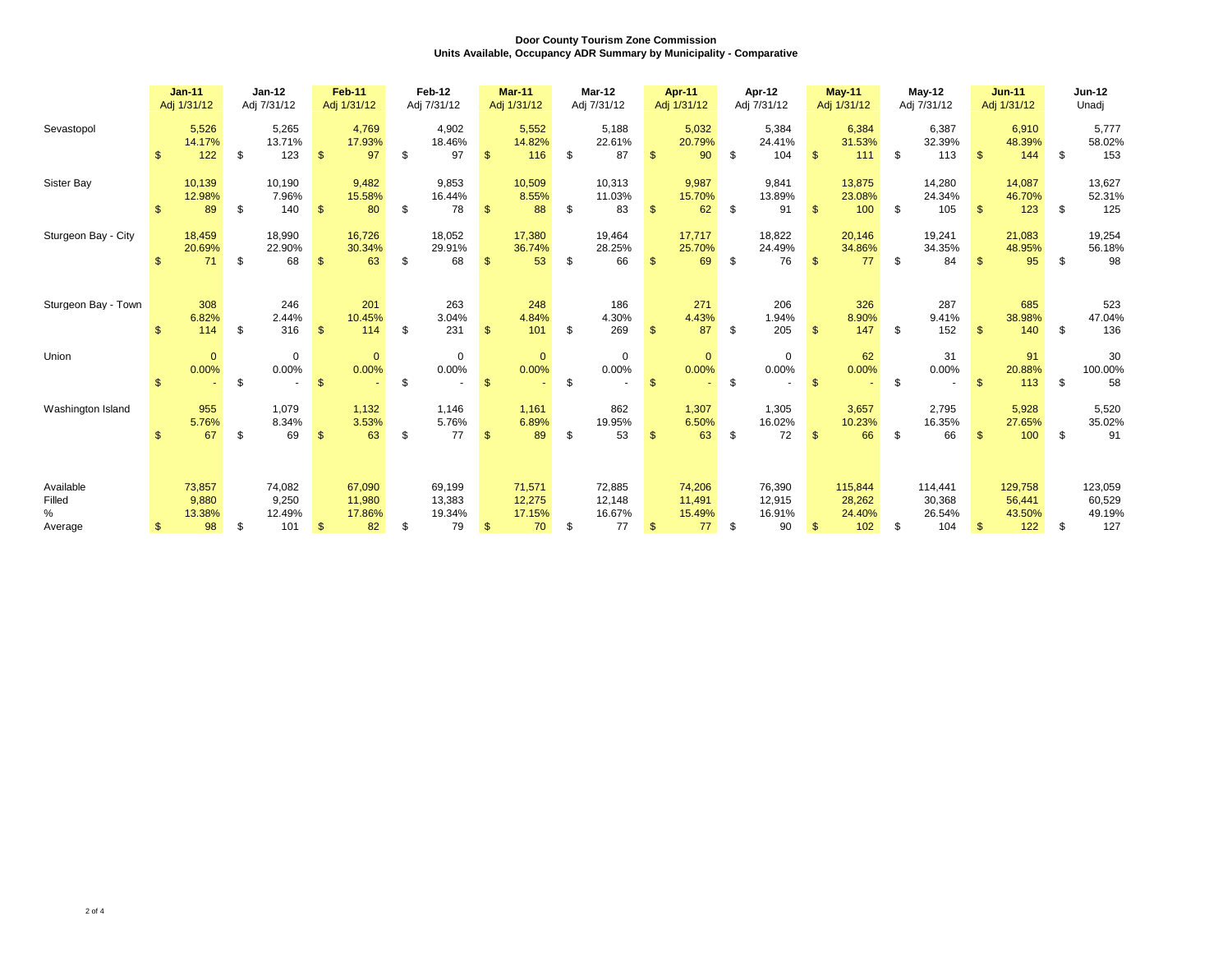|                       | <b>Jul-11</b>                | <b>Jul-12</b>              | Aug-11                     | Aug-12                     | <b>Sep-11</b>             | Sep-12                     | <b>Oct-11</b>                        | Oct-12                     | <b>Nov-11</b>                | <b>Nov-12</b>     |  |  |
|-----------------------|------------------------------|----------------------------|----------------------------|----------------------------|---------------------------|----------------------------|--------------------------------------|----------------------------|------------------------------|-------------------|--|--|
|                       | Adj 1/31/12                  | Unadi                      | Adj 1/31/12                | Unadi                      | Adj 1/31/12               | Unadi                      | Adj 1/31/12                          | Unadj                      | Adj 1/31/12                  | Unadj             |  |  |
| <b>Baileys Harbor</b> | 9,713                        | 8,684                      | 9,785                      | 8,401                      | 7,317                     | 7,919                      | 9,097                                | 7,574                      | 3,459                        | 3,418             |  |  |
|                       | 67.94%                       | 73.55%                     | 61.15%                     | 64.08%                     | 44.18%                    | 43.26%                     | 38.53%                               | 37.44%                     | 10.29%                       | 12.49%            |  |  |
|                       | 179                          | \$                         | 182                        | 186                        | \$                        | 174                        | \$                                   | 167                        | $\mathsf{\$}$                | 150               |  |  |
|                       | \$                           | 187                        | \$                         | \$                         | 157                       | \$                         | 158                                  | \$                         | 146                          | \$                |  |  |
| <b>Brussels</b>       | $\mathbf{0}$                 | $\mathbf 0$                | $\overline{0}$             | $\mathbf 0$                | $\overline{0}$            | 0                          | $\mathbf{0}$                         | $\mathbf 0$                | $\mathbf{0}$                 | $\mathbf 0$       |  |  |
|                       | 0.00%                        | 0.00%                      | 0.00%                      | 0.00%                      | 0.00%                     | 0.00%                      | 0.00%                                | 0.00%                      | 0.00%                        | 0.00%             |  |  |
|                       | $\mathbb{S}$                 | \$                         | \$                         | \$                         | $\mathsf{\$}$             | \$                         | $\mathsf{\$}$                        | \$                         | $\mathsf{\$}$                | \$                |  |  |
| Clay Banks            | 123<br>48.78%<br>205<br>\$   | 124<br>45.97%<br>\$<br>192 | 122<br>57.38%<br>\$<br>217 | 124<br>58.06%<br>\$<br>230 | 117<br>8.55%<br>259<br>\$ | 120<br>25.00%<br>217<br>\$ | 93<br>12.90%<br>$\mathsf{\$}$<br>112 | 155<br>16.13%<br>\$<br>176 | 30<br>0.00%<br>\$            | 30<br>0.00%<br>\$ |  |  |
| Egg Harbor-Town       | 11,367                       | 10,990                     | 11,294                     | 11,040                     | 10,812                    | 10,728                     | 10,597                               | 9,982                      | 8,388                        | 8,565             |  |  |
|                       | 72.02%                       | 73.84%                     | 67.44%                     | 69.32%                     | 40.70%                    | 43.68%                     | 45.28%                               | 44.67%                     | 11.70%                       | 11.01%            |  |  |
|                       | \$                           | 170                        | \$                         | \$                         | \$                        | \$                         | \$                                   | \$                         | \$                           | 88                |  |  |
|                       | 172                          | \$                         | 160                        | 170                        | 151                       | 151                        | 146                                  | 146                        | 94                           | \$                |  |  |
| Egg Harbor - Village  | 11,479                       | 11,348                     | 11,426                     | 11,401                     | 10,785                    | 10,983                     | 11,314                               | 9,985                      | 4,675                        | 4,575             |  |  |
|                       | 77.92%                       | 76.91%                     | 74.20%                     | 74.43%                     | 60.47%                    | 58.96%                     | 49.55%                               | 50.27%                     | 19.06%                       | 21.73%            |  |  |
|                       | $\mathbf{\$}$                | \$                         | $\mathsf{\$}$              | \$                         | \$                        | \$                         | $\mathsf{\$}$                        | \$                         | $\mathsf{\$}$                | \$                |  |  |
|                       | 163                          | 166                        | 154                        | 160                        | 124                       | 135                        | 144                                  | 142                        | 95                           | 91                |  |  |
| Ephraim               | 16,159                       | 16,029                     | 16,246                     | 14,321                     | 14,964                    | 15,094                     | 14,223                               | 11,485                     | 6,070                        | 5,873             |  |  |
|                       | 76.19%                       | 76.43%                     | 75.45%                     | 77.93%                     | 56.05%                    | 54.59%                     | 53.95%                               | 55.77%                     | 15.47%                       | 19.26%            |  |  |
|                       | $\mathbb{S}$                 | \$                         | $\mathsf{\$}$              | \$                         | \$                        | \$                         | $\mathsf{\$}$                        | \$                         | \$                           | \$                |  |  |
|                       | 158                          | 162                        | 150                        | 160                        | 134                       | 148                        | 136                                  | 149                        | 107                          | 95                |  |  |
| Forestville - Town    | 62<br>0.00%<br>$\mathsf{\$}$ | 31<br>0.00%<br>\$          | 93<br>0.00%<br>\$          | $\mathbf 0$<br>0.00%<br>\$ | 60<br>0.00%<br>\$         | $\mathbf 0$<br>0.00%<br>\$ | 62<br>3.23%<br>\$<br>150             | 31<br>0.00%<br>\$          | 60<br>0.00%<br>$\mathsf{\$}$ | 30<br>0.00%<br>\$ |  |  |
| Forestville - Village | $\mathbf{0}$                 | 0                          | $\mathbf{0}$               | 0                          | $\mathbf{0}$              | $\mathbf 0$                | $\mathbf{0}$                         | $\mathbf 0$                | $\mathbf{0}$                 | $\mathbf 0$       |  |  |
|                       | 0.00%                        | 0.00%                      | 0.00%                      | 0.00%                      | 0.00%                     | 0.00%                      | 0.00%                                | 0.00%                      | 0.00%                        | 0.00%             |  |  |
|                       | $\mathsf{\$}$                | \$                         | \$                         | \$                         | \$                        | \$                         | $\mathsf{\$}$                        | \$                         | $\mathfrak{s}$               | \$                |  |  |
| Gardner               | 1,798                        | 1,916                      | 1,781                      | 1,829                      | 1,697                     | 1,601                      | 1,869                                | 1,614                      | 960                          | 1,396             |  |  |
|                       | 48.00%                       | 39.51%                     | 41.38%                     | 51.18%                     | 30.23%                    | 35.35%                     | 23.17%                               | 18.65%                     | 8.33%                        | 9.24%             |  |  |
|                       | $\mathbf{s}$                 | \$                         | \$                         | \$                         | \$                        | \$                         | \$                                   | 95                         | $\mathsf{\$}$                | 79                |  |  |
|                       | 118                          | 132                        | 115                        | 99                         | 104                       | 83                         | 105                                  | \$                         | 103                          | \$                |  |  |
| Gibraltar             | 15,856                       | 16,111                     | 16,343                     | 16,809                     | 15,189                    | 16,050                     | 15,544                               | 14,967                     | 6,646                        | 6,393             |  |  |
|                       | 81.18%                       | 81.65%                     | 77.37%                     | 78.58%                     | 61.26%                    | 63.18%                     | 57.42%                               | 54.09%                     | 19.03%                       | 24.73%            |  |  |
|                       | \$                           | \$                         | \$                         | \$                         | \$                        | \$                         | \$                                   | \$                         | $\mathfrak{s}$               | 116               |  |  |
|                       | 165                          | 167                        | 157                        | 164                        | 138                       | 137                        | 140                                  | 140                        | 136                          | \$                |  |  |
| Jacksonport           | 3,067                        | 2,942                      | 3,156                      | 3,131                      | 2,813                     | 2,609                      | 2,632                                | 1,773                      | 1,038                        | 890               |  |  |
|                       | 76.33%                       | 73.93%                     | 70.06%                     | 67.45%                     | 38.71%                    | 39.40%                     | 35.60%                               | 27.75%                     | 7.32%                        | 6.85%             |  |  |
|                       | $\mathsf{\$}$                | \$                         | 168                        | 182                        | 119                       | 129                        | \$                                   | 126                        | 99                           | 118               |  |  |
|                       | 165                          | 160                        | \$                         | \$                         | \$                        | \$                         | 106                                  | \$                         | \$                           | \$                |  |  |
| <b>Liberty Grove</b>  | 12,681                       | 12,814                     | 12,065                     | 11,446                     | 11,496                    | 10,308                     | 11,152                               | 10,095                     | 4,678                        | 4,769             |  |  |
|                       | 58.42%                       | 58.40%                     | 57.04%                     | 58.27%                     | 38.07%                    | 38.57%                     | 37.03%                               | 35.14%                     | 5.96%                        | 5.64%             |  |  |
|                       | 154                          | \$                         | $\mathfrak{S}$             | \$                         | \$                        | \$                         | $\mathsf{\$}$                        | 127                        | $\mathsf{\$}$                | \$                |  |  |
|                       | $\mathbb{S}$                 | 160                        | 146                        | 151                        | 110                       | 118                        | 122                                  | \$                         | 134                          | 145               |  |  |
| Nasewaupee            | 3,533                        | 3,410                      | 3,561                      | 2,558                      | 3,448                     | 3,166                      | 3,179                                | 1,979                      | 2,368                        | 1,540             |  |  |
|                       | 71.38%                       | 75.07%                     | 62.45%                     | 67.63%                     | 38.34%                    | 40.93%                     | 34.32%                               | 30.02%                     | 13.09%                       | 10.78%            |  |  |
|                       | \$                           | \$                         | \$                         | \$                         | \$                        | \$                         | \$                                   | \$                         | \$                           | \$                |  |  |
|                       | 121                          | 131                        | 117                        | 147                        | 104                       | 117                        | 93                                   | 120                        | 45                           | 62                |  |  |